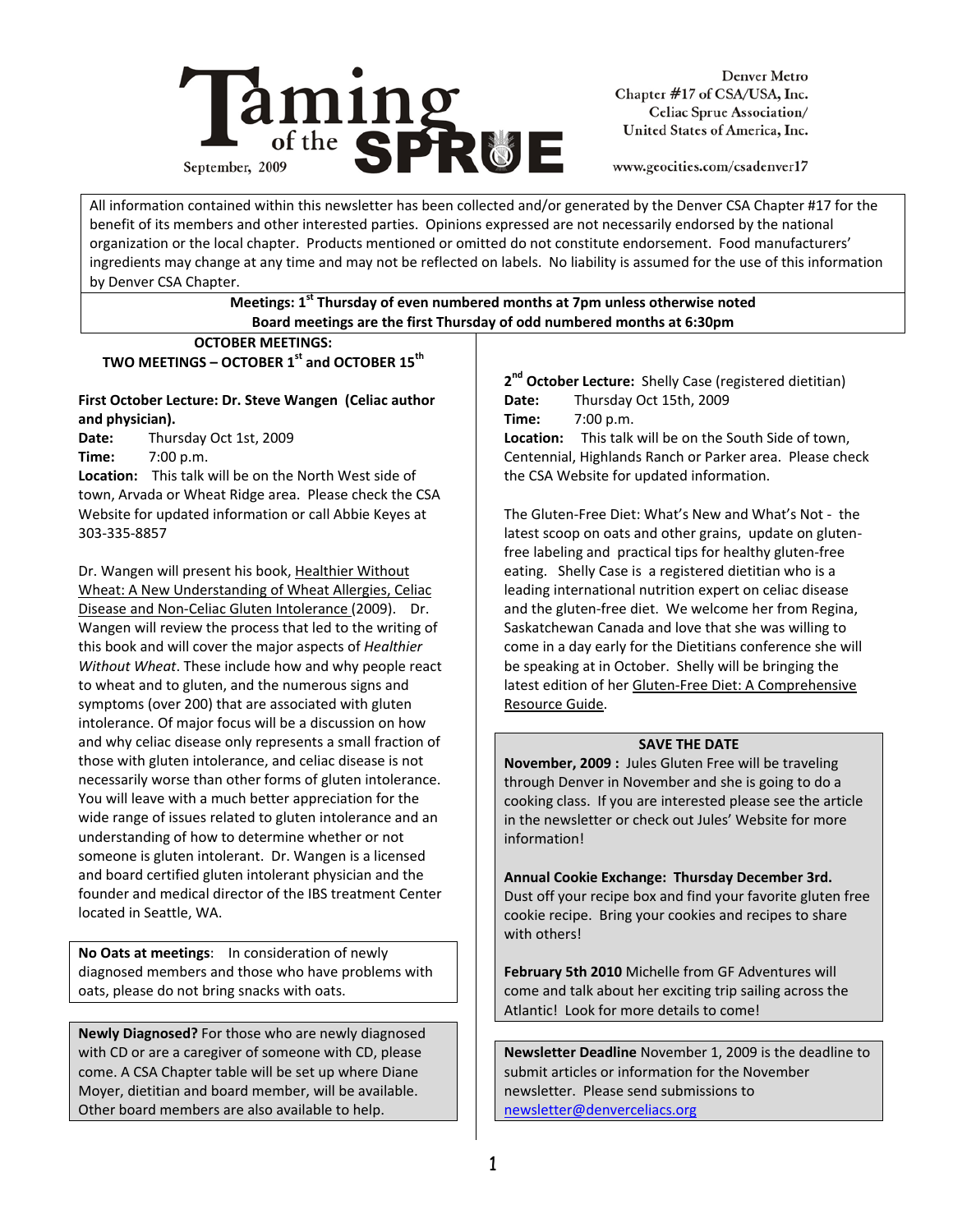**Picnic Recap!**



Thank you everyone who came out to Clement Park to celebrate Great Gluten Free Pot‐Luck! It was great to talk with everyone and eat some great food. There were lots of options to choose from. It was exciting for many people to get to eat without worry! Thank you for coming and bringing yummy dishes. The recipes that were left with the dishes were picked up and are published in this newsletter!

**CSA Denver would like to thank**: Steve Craig from Pacific Street Liquors in Telluride for the New Grist Beer that people were able to take home and try after the picnic. Udi's Bakery and Dee for brining all the great Gluten Free Bread for us to have bbq sandwiches on and the Agave Soda. Seth from Simply Boulder Sauces for the amazing sauce gift boxes. By Abbie Keyes



Are you thinking about 2010 Yet? I am already looking into the programs for 2010 Please contact Abbie by e‐mail Abbie@YourGlutenFreeChef.com if you have ideas or suggestions.

# **2009 PRODUCT LIST IS NOW AVAILABLE**

Please see the order form on this newsletter to get your 2009 copy.

#### **NO MORE NEWSLETTER**

This could be the scenario, **no more newsletter**, if we can't get someone to volunteer for the newsletter editor position.

Our chapter has the best volunteers in the country. Many of these people have done these jobs for years. Others have stepped up recently and they're doing great too. None of the positions, including the president, is paid. But by the time you add work and family, they're doing all they can. They can't take on more or they'll burn out and then our chapter won't be of help to anyone. We don't want to cut back on meetings and events and the help that we give to members, particularly the newly diagnosed. But we need help!

**Newsletter editor** is the most critical of our positions. It's organizing the info that comes from many different places and people, formatting it and getting it to the printer every other month.

**Co‐Vice President of Programs** is needed starting in January. Abbie Keyes is the other Co‐Chair of Programs so there's no starting out cold. Many of next year's programs are already planned, it simply means helping to execute the events.

**Huddle Leaders** for the Highlands Ranch/Lone Tree/Castle Rock area as well as the Centennial/Greenwood Village (East of I‐25)/SE Aurora, Parker/Elizabeth area are needed. Just take calls and questions from people in your area when they're looking for answers. Some leaders plan an occasional group dinner at a restaurant or a potluck at someone's house to help familiarize those in the area with places they can eat, things they can make. You can make this position as much or as little as you want.

"Celiacs Helping Celiacs" is CSA's motto. I'm so proud of the work our volunteers do. But now we need your help. Please call the current chairmen of these positions if you have any questions regarding what they entail. Or call me. But please consider helping. *Karen Cranford ‐ President* 

| * Single incredents & simple seasonness<br>* More than 180 recipes are years triangly<br>* Low-cost crystom, for a student's budget<br>· Rooms crafted for financial kitchens | * Over 201 GF/GF feetpen that annone can make<br>· Borge services Cocknet Mr. Changes Hom-<br>Application, & Chickens fixed halidy                                                                                                                          | <b>Cluten</b> Free<br>College Student<br>Cookbook       |
|-------------------------------------------------------------------------------------------------------------------------------------------------------------------------------|-------------------------------------------------------------------------------------------------------------------------------------------------------------------------------------------------------------------------------------------------------------|---------------------------------------------------------|
| <b>Gluton Free</b>                                                                                                                                                            | Pera, Pasta, Quesalifles, Tostadas, Sunata.<br>Rice, Whole Ceatro, Hawey Mesle, Stucks, Stre<br>home Bushin Chees For Construct<br>benef Colore Road Service Church<br>and Destroyed Clied Attacking the<br><b>Exchange of the Contract of the Contract</b> | Joanne Bradley                                          |
| Servers<br><b>MARTINE</b><br><b>CITY PUR ENTIRE MOVE</b><br>Thus ticel, real life belo for                                                                                    | The CFCE author in moves fascene<br>colour deals to pions has review<br>comisity for doors or approvally ficting.<br>Colons show was most the shad                                                                                                          |                                                         |
| eferien free meccans in<br>ontage for please as "                                                                                                                             |                                                                                                                                                                                                                                                             | 201 gluten free - dairy free<br>recipes for campus life |

# **New Book : Gluten Free College Student Cookbook**

With this book, you will quickly discover how easy it is to make foods to take with you in a knap sack or share at

a dorm event. Even your late night snacks will be better than what other students are eating. **Special Promotion Code for September 2009...** The **15% off discount code will work only on the GFS Publications website** (not Amazon.com) click on this link.:

www.createspace.com/3384314 and enter this code at checkout: **TCJEMNPC** . There is no limit on the number of books that can be ordered at this special rate. Valid until September 30, 2009.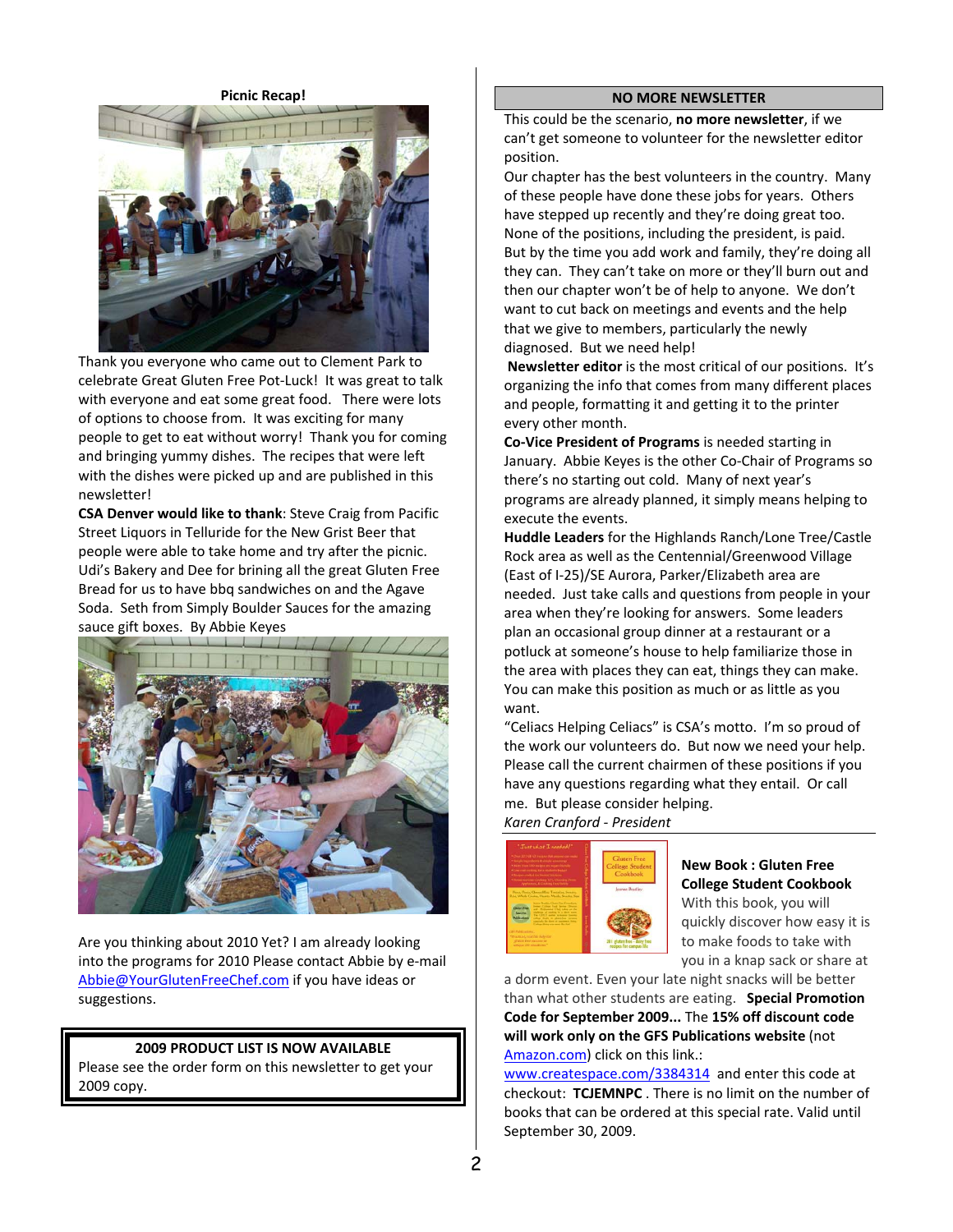#### **Celiac Friendly Restaurants**

From Laura Determan: There is a restaurant called **The Asian Grill** at 1128 S. Colorado Blvd (phone: (303) 758‐6699) that has Mongolian Bar‐ B‐Que and they are knowledgeable



about the gluten‐free diet. The waitress (whose name is Hong) can tell you what sauces are and are not gluten‐ free. I have suggested that they buy some La Choy Soy Sauce and La Choy Teriyaki sauce so that the GF choices have more flavors.



**Beau Jo's** introduces new GF appetizers and entrees to their menu! They are now offering Baked Stuffed

Mushrooms, Garlic Bread with Cheese, Honey Cheese Bread, Hearty Arty and Chips & Salsa! Stacked high with the freshiest ingredients are their new GF Sandwiches! Offering the Canadian Club, Albuquerque Turkey, Italian Turkey and The Chuckwagon! The GF Pizza, also with the choice of dairy free cheese, is now available in 14 pre‐ selected "Try One of Ours" or the "Build Your Own!" These items including GF beer will be available at all locations! The ingredients have been reviewed by On The Menu and a Nutritional/Allergen chart is included in their menu. A thank you to Chip Bair‐‐BeauJo's owner, Pam Friedentag, VP Sales & Marketing, Chris Baer, General Manager, University Hills Beau Jo's, and Steve Baer, server at the University Hills Beau Jo's for hosting the chapter board members at a taste‐testing of their new appetizers. You will love them! And if being a friend to the celiac community isn't enough, Manager Chris Baer also offers a gluten free pizza night once a month for the autism community. Hats off to all of you for all you do!

From Cathy Curtiss: **Sunnyside Cafe,** 8800 S. Colorado Blvd., Unit G, Highlands Ranch, CO 80126 serves GF pancakes. Tel: 303‐470‐1900.

**Mod Market** (www.modmarket.com) is a healthy, fast, casual restaurant for the modern diner located in Boulder's latest hub, 29th St. Mod Market will be serving delicious flatbread pizza made with The Gluten Free Bistro's pizza crust cooked in their giant stone hearth oven. Try the gluten‐free flatbread pizzas with names like the, "med", "mex", or "steak" and you will see what this new market is all about! The menu here is like the seasons‐it changes and is also reasonably priced. Mod Market offers wonderful salads, desserts, and has beer and wine.

**Bagali's Italian Kitchen** (www.bagalis.com) located in Broomfield near the Flat Iron Crossing Mall. Bagali's is carrying two items from The Gluten Free Bistro, and that includes our 14" famous style pizza and our flat bread. The flat bread is for diners to enjoy before their meal with some fresh olive oil or as a side to dunk in sauces or dips (surcharge applied to bread). The Gluten Free Bistro offers two styles of crust; the famous‐style or thicker crust and their Neapolitan‐style or thinner crust. Both are gluten‐ free and free of other major allergens, however, the famous‐style crust does contain egg whites.

**Mancino's Pizza and Grinders** in Ft. Collins has somewhat of a secret...gluten‐free pizza and subs! Celiacs living in Ft. Collins may know about this gem, but visitors should make a special trip for great food. The gluten‐free grinder (or sub) bread, pizza crusts, and even large chocolate chip cookies are all from Sweet Escape Pastries, a dedicated gluten‐free bakery in Longmont, CO.

**Starbucks is NO LONGER carrying its Gluten Free Valencia cake. They will be looking for another Gluten Free option**

#### **Coors Field Opens Gluten‐Free Concession Stand**



**Dedicated Gluten‐Free Location is Thought to be First of Its Kind in MLB.** 

**WHAT:** The Colorado Rockies and ARAMARK, the

exclusive food and beverage provider at Coors Field, announce the opening of a dedicated gluten‐free\* concession stand. The menu features hot dogs, hamburgers, chicken sandwiches, chips, cookies, brownies, soda, water and gluten‐free Redbridge beer. Believed to be the first of its kind in Major League Baseball, the gluten‐free stand is located behind Section 147 on the left field concourse.

**WHY:** This specific location was created in response to increasing requests for gluten‐free options from fans with Celiac Disease. The stand is part of the Rockies and ARAMARK's overall commitment to offer menu options that allow all fans, regardless of dietary restrictions, to enjoy the ultimate ballpark experience. Invesco Field will be testing a Gluten Free booth for the Bronco games with GF hot dogs and brownie cookies. Please ask for the location(s) of this booth as at this time they have not been determined." If you would like to see a GF booth there, please let management at Invesco Fields know.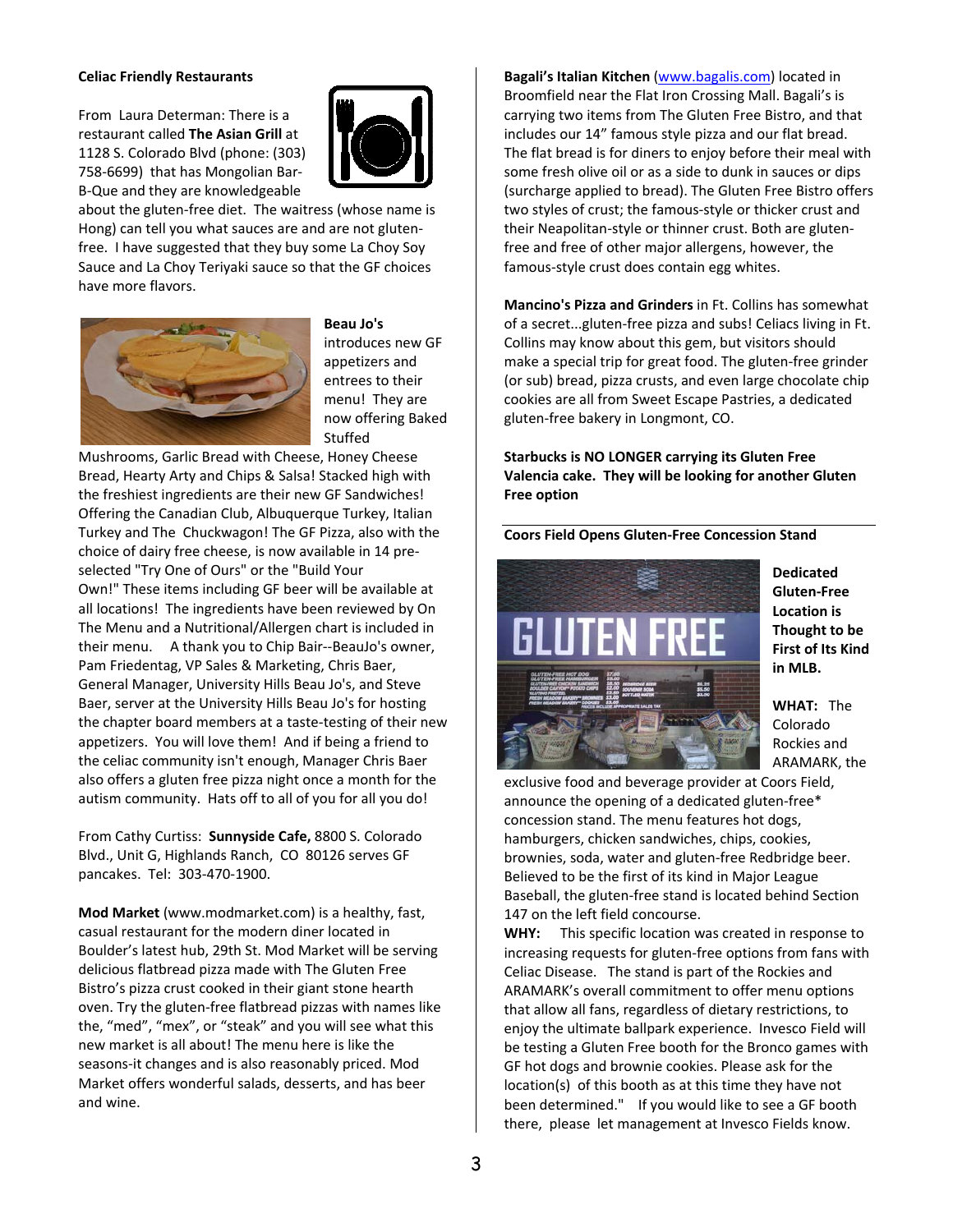#### **Speaking Gluten Freely**

**Walmart:** ALWAYS, ALWAYS READ THE LABELS!!!! For anyone living near a WalMart that has been updated to



include a gluten free section, we are so grateful and appreciative for that 'extra mile' effort. However, several times items have been found in these sections that have wheat in them. And it's not that a package of gluten‐filled goodies has been dropped in that area. These items have shelf tags! When you read the label, often wheat is the first item. It's not as if there is wheat starch in it and it still tests below 20 ppm. Wheat is the first item. So ALWAYS, ALWAYS read the labels. And if you know a newly diagnosed celiac, remind them to always read the labels. Don't just trust the placement of an item in a gluten free area.

**Deby's** will have products available in Vitamin Cottage starting this Tuesday September 8th. The products they will be carrying include our Country White, Mock Honey Whole Wheat, Mock Rye, and Italian Sandwich breads, as well as our 9" flatbread pizza crust and our Hamburger Buns. There will also be pre‐made lunch meals available, both at Vitamin Cottage and at Deby's. The meal will include a sandwich made on Deby's bread, a brownie and or a muffin, and a drink. They will be under the Forbies label, but the bread, brownies and muffins will be Deby's products.

The **Vitamin Cottage** bulk facility is no longer packaging the tapioca flour and potato starch that is used in the Better Hagman GF flour mix, due to machine capabilities. Your best bet is to either order a case and receive a 10% case discount on the retail pack items as listed below or purchase the larger bags from Authentic Foods. Brown Rice and White Rice flour is still available. Tapioca Flour from Authentic Foods is 2.5 lbs, Bob's Red Mill is 20 oz and Ener‐G Foods is in a 16 oz box. The potato starch from Authentic Foods is 3 lbs, Bob's Red Mill is 24 oz and Ener‐G Foods is in a 16 oz box. Another choice for these two bulk ingredients, along with white rice flour is Deby's GF. Please call ahead to assure it is available, at 303‐238‐4060.



Next month, **Nature's Path** will be introducing two new glutenfree cereals to their family of gluten‐free foods. Crunchy Maple Sunrise and Crunchy Vanilla Sunrise. These two new exciting organic cereals are an

excellent source of whole grain, fiber and omega‐3. They are made with organic corn, rice, flax, quinoa, buckwheat and amaranth.

## Now **The Gluten Free Bistro's** crust can be eaten and enjoyed in Denver at **Café Colore**

(www.cafecoloredenver.com) located at 1512 Larimer St. in the heart of Lodo (303) 534‐6844. Café Colore, a gourmet style Italian café, is carrying The Gluten Free Bistro's Neapolitan 10" crust, which is a thin style of crust that is also free of major allergens. The Gluten Free Bistro was founded by three gluten‐intolerant locals who were dissatisfied with the gluten‐free pizza crusts available. The company's creators include two nutritionists and a self proclaimed "foodie" who grew up around everything made from scratch. We make the crusts by hand ourselves in a catering kitchen in Boulder. We have a designated area that is gluten-free where we prepare our crusts. These products also available at **Radda Trattoria** and **Bagali's Italian Kitchen** and coming soon are more of The Gluten Free Bistro's products in the Boulder and Denver areas. Call 720.329.3254 or visit www.theglutenfreebistro.com.

**The Gluten Free and Fabulous** company has announced that their products are now available to order from their website at www.glutenfreefabulous.com. You can buy Cookies and Quinoa Pastas off their site. When you are at the Home page just click on either the Cookies or the Mac & Cheese which will bring you to the products, it's so easy now and WAY CHEAPER to buy direct. They would love to hear your feed back so please feel free to email Shari Cole, VP Marketing/COO at shari@glutenfreefabulous.com.

**Kettle Cuisine Soups** was founded 23 years ago. From the beginning there has been a strict commitment to making all‐natural soups that are cooked to taste and texture perfection with no msg or flavor enhancers. The owner's daughter was diagnosed in 1989 with celiac disease at the age of one. Early last year they launched a line of frozen, all natural, gluten‐ free soups. One of their regular soups is New England clam chowder, so they reformulated their recipe and used rice starch and rice flour for the roux. They also looked for soups with protein so the initial five protein‐ based flavors range between 13 and 21 grams of protein in a 10 ounce bowl. This year they added four vegetarian offerings (3 vegan) and will have one more this fall ‐ vegetarian three bean chili. They have a 60,000 square foot cooking facility in Chelsea, Massachusetts and their manufacturing process has been designed to eliminate the chance of cross contamination. Every batch of gluten‐free soup is tested to 5 parts per million. There are nine flavors currently available. These soups are currently available in the frozen foods section in King Soopers and should be available in Whole Foods in the next couple of months, plus other independent health food stores.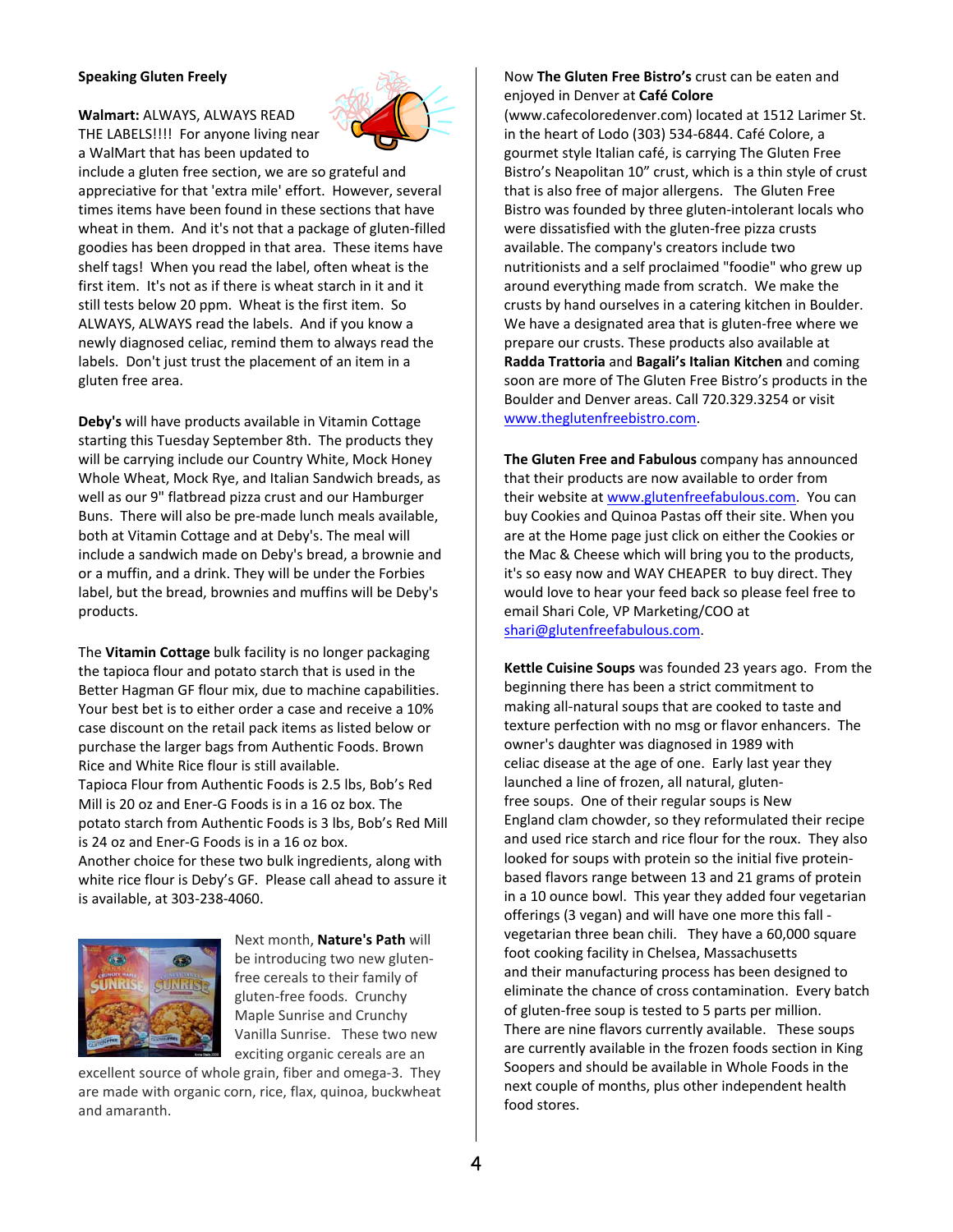

# **Classes and Events Fourth Annual Gluten‐Free Culinary Summit West Edition this fall!**

GF Culinary Productions, Inc. of Denver is expanding The Gluten‐Free

Culinary Summit into an East and West Edition format for its fourth annual production.

**Where:** Johnson & Wales University (Denver Campus). **When:** October 3 and October 4.

Conducted by nationally and internationally acclaimed culinary masters and industry experts, this weekend symposium features artisan gluten‐free baking and cooking class demonstrations, seminars, tastings, baking competitions, special dining events, and more. You will discover a world of GF cuisine at your fingertips. **All levels of interest and skills welcome!** For event schedules and registration, please visit www.theglutenfreelifestyle.com or call 303‐368‐9990. In addition to acclaimed chefs and cookbook authors coming from out of state to present at the Summit, Colorado will showcase its breadth of exceptional gluten‐free culinary wisdom and artistry with local presenters including: Professor/Chef Eric Stein of Johnson &Wales University; Professor/Chef Marcia Kramer of Johnson &Wales University; Carol Fenster); Certified Master Baker Chadwick White of Udi's Bakery; Executive Chef Elise Wiggins of Panzano Restaurant, Executive Pastry Chef James Gallo of The Brown Palace Hotel; Elana Amsterdam (Author: The Gluten‐Free Almond Flour Cookbook); Chef Proprietor Michael Long; and Peter & Kelli Bronski. Chef/Author Richard Coppedge of The Culinary Institute of America and Chef/Author Robert Landolphi of The University of Connecticut are graduates of Johnson & Wales University.

**Chef Abbie:** You Never Know…act now! Do you have a recipe you wish was Gluten Free? Want a deeper understanding of cooking gluten free? My Dad just had a heart attack and it made me realize how lucky I am, because he is ok! Because of this family crisis Your Gluten Free Chef is running a "Just because I love you" Sale. Since my dad had a heart attack, and there are 6 of us in my immediate family I'm having a 17% off sale. Call 303‐ 335‐8857 for help with the frustrating parts of being gluten free. ~Chef Abbie

**Tender Loving Cooking** is a personal chef service focusing on gluten‐free creations. As a celiac myself, my aim is to make life easier, safer and healthier for those on a gluten‐ free diet. I offer in-home meals and parties, cooking lessons and gluten‐free consultations. Please feel free to check out my website at TenderLovingCoooking.com, email me at mary@tenderlovingcooking.com or give me a call at 303‐929‐0317. Mary Simmons (Certified Natural Foods Chef)

**Going Gluten‐Free!** An educational workshop for individuals and families diagnosed with Gluten Intolerance or Celiac Disease presented by Lisa Lanzano, M.S., R.D. on October 10, 2009 from 9:00 am to 12:30 pm in Boulder, CO. See EssentialNutrition.com or call 303‐496‐6770 for registration information. It's not about what you can't eat, it's about what you can eat!

**Monica Poole** will be teaching a GF cooking workshop at the **Seasoned Chef** on Sept. 30, 2009 from 6:30 ‐ 9:30 pm. See their website ‐ seasonedchef.com under class descriptions.

## **Introduction to the GF Diet and Celiac Disease**

Presented by Diane Moyer, M.S.,R.D.,C.D.E. This 3 hour class offers an introduction to the gluten free diet and a basic explanation of Celiac Disease: "safe" foods, "unsafe" foods, what to look for on food labels, how to stock your kitchen, eating out and more. Cost is \$45.00 (includes a copy of the Denver Metro *Gluten‐Free Products List*). Call 720‐560‐3734 for more information.

## **MEDICAL EDUCATION COMMITTEE**

Do you ever wish your medical providers knew more about Celiac Disease? Or are you looking to educate a community group or some organization about Celiac Disease? The medical education committee of the Denver CSA offers an excellent presentation, appropriate for any audience. We are always looking for people willing to help publicize and set up these presentations to members of the medical community. If you are interested in setting up a presentation for a group, or could help in contacting medical professionals, or would like more information about these presentations, please contact Diane Moyer, M.S.,R.D.,C.D.E, 720‐560‐3734 or DHMoyer@Juno.com.

#### **Denver Celiac Walk Fundraiser**

The Denver CSA is considering hosting a Celiac Walk next year. The purpose would be to raise awareness, help fund celiac research at the University of Maryland's Center for Celiac Disease Research and to get some exercise. This would probably be done in conjunction with the picnic next summer. At this time we are assessing interest and looking for volunteer help with the planning, set up and facilitation of the event. If you are interesting in being a part of this committee please email Carol Kendall at bealsio@q.com.

#### **Confidentiality**

The Denver CSA chapter respects your right for privacy. On the membership renewal form, there is a new added section regarding confidentiality. We are requesting your permission to share your information with other celiac members within the organization for official CSA chapter business. The list will never be sold or given to anyone for any reason. When you renew your membership, please sign on the line authorizing CSA to share your information as needed. Thank you.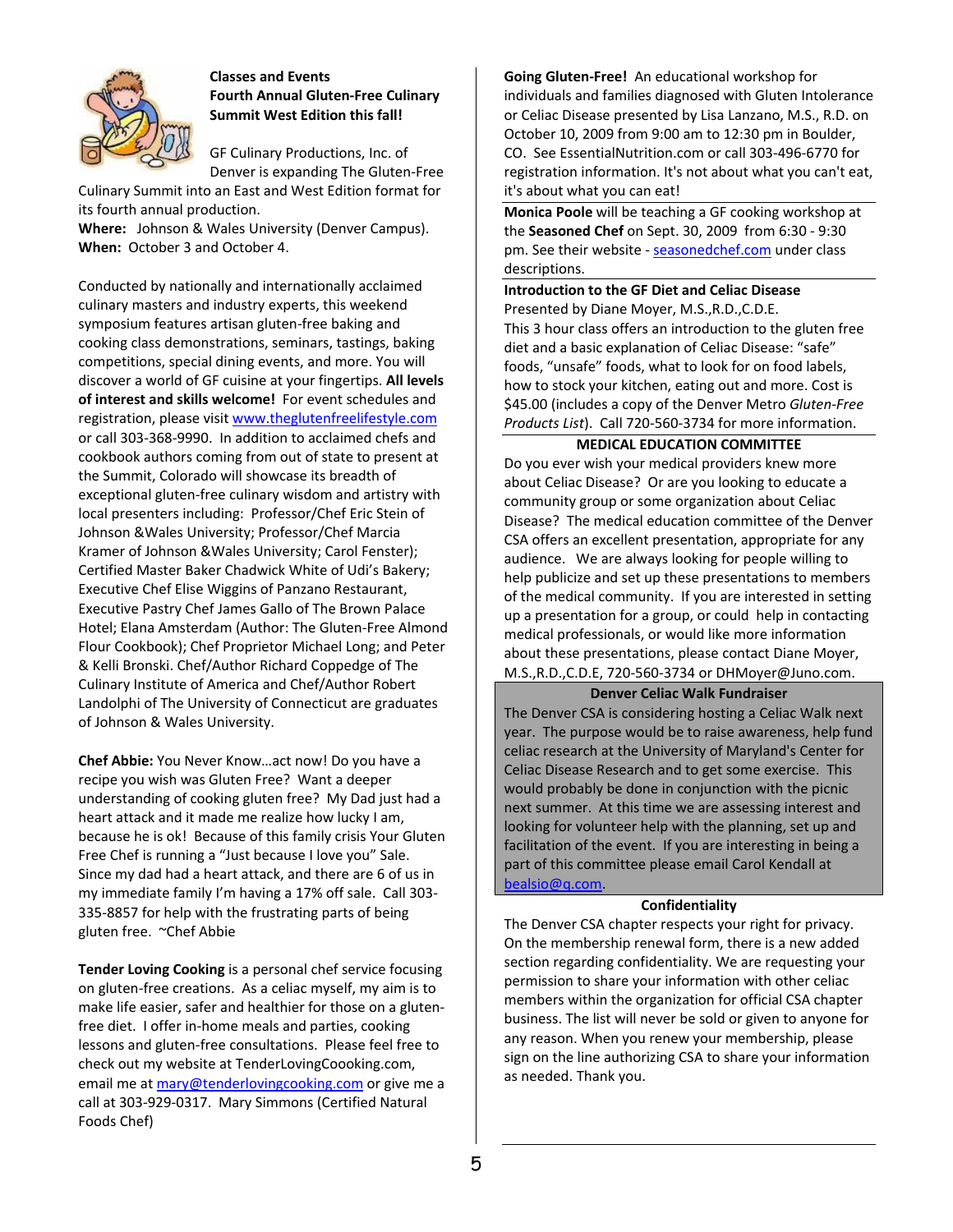## **Recipes from the 2009 CSA Picnic**

# **Chewy Chocolate Chip Cookies**

 By Laura Abbott 2 ¼ C. GF flour mix ¾ C. butter, softened 1 tsp. baking powder ¾ C. brown sugar (firmly packed) 1 tsp. baking soda ½ C. sugar ½ tsp. salt 2 eggs ¼ tsp. xanthan gum 2 tsp. vanilla 1 12oz. pkg. semi sweet chocolate chips Heat oven to 375 degrees. Combine flour, baking powder, baking soda, salt & xanthan gum in medium bowl. Combine butter, brown sugar & sugar in large bowl, beat until creamy. Add eggs & vanilla, beat until well mixed – reduce speed – add flour, gradually stir in chocolate chips. Place rounded tbls. full of dough, 2 inches apart on an ungreased sheet, 9‐12 min. Don't overbake.

# **Patio Beans** By Flora Bryant

¼ C. molasses ¾ C. brown sugar 1 16 oz. can B & M beans 1 ½ C. ketchup 1 16 oz. can butter beans 1 C. chopped onion 1 16 oz. can kidney beans 1/2 lb. bacon, fried crisp & crumbled 1 16 oz. can lima beans ½ lb. ground beef, browned Drain all beans except B & M. Drain fat from bacon & ground beef. Mix all together and cook in crock pot on low 3‐4 hours or bake in oven.

# **Corn Dip**

3 cans Fiesta\* corn, drain well 2‐8oz. pkgs. finely shredded cheddar cheese 1 sm. Can diced jalapenos 1 C. mayonnaise 1 bunch green onions, chopped 1 C. sour cream Mix it all up and serve with Fritos Scoops. \*If you can't find "Fiesta" corn, use Kuner's Corn & Pepper corn or something similar

# **CrockPot Rice Pudding**

8 cups milk (or use 365 soy milk) 1 C. long grain white rice (S&W White Rice) ¼ C. heavy cream or half & half (Great Value brand) 3 eggs 2 tsps vanilla (McCormick) ½ tsp cinnamon (McCormick) ¼ tsp. salt

Using a 4‐quart crockpot, spray the stoneware insert with cooking spray, then combine the milk, rice and sugar. Stir well and cook on low for 4‐6 hours or high about 4, or until the rice is bite‐tender. When the rice is tender, mix in a large mixing bowl the eggs, cream, vanilla, cinnamon and salt. Scoop ½ cup of the hot rice mixture into the mixing bowl and whisk. Keep adding ½ cup at a time of the rice and milk mixture into the egg bowl until about half of the milk and rice mixture is gone from the crockpot. Then put everything back into the crockpot. Stir well. This is called 'tempering your eggs'—you have to do this step or your eggs will scramble on you when you add them to the crock.

Cover and cook on high for 1 hour. Stir well, then take the lid off of the crockpot and unplug it. When the rice pudding is room temperature, you can refrigerate it.

## **Rice Crispy Treats**

#### 3 TBS butter

1 pkg. Kraft Jet Puffed Large Marshmallows 6 cups Erewhon Rice Twice Cereal Melt butter in large pan. Add marshmallows, stir until both are well blended. Add cereal and coat with above mixture. Press firmly into a greased 13" by 9" pan. Cool. Cut into 24 pieces to serve.

## **Apple Slaw**

2 Tbsp. apple cider vinegar (Eden brand) 2 medium apples, Granny Smith, cored 2 Tbsp honey and coarsely grated 2 tsp walnut oil (Spectrum) 2 medium shallots, minced or finely grated ½ tsp. salt ½ C. dried cranberries 2 C. Savoy or Napa cabbage, finely chopped 1/8 tsp. black pepper 2 C. jicama, coarsely grated 1 carrot, grated In a large bowl, whisk together apple cider vinegar, honey, walnut oil and salt. Toss in cabbage, jicama, apples, carrot, shallots and dried cranaberries.

#### **Spinach Artichoke Dip**

1 C. chopped artichoke hearts ½ tsp. rep pepper flakes ½ C. chopped thawed spinach ¼ tsp. salt 8 oz. cream cheese 1/8 tsp. garlic powder ½ C. grated parmesan cheese 1 small can chopped Jalapeno peppers Boil spinach and artichoke hearts in 1 cup of water for 10 minutes. Drain. Melt cream cheese and add parmesan cheese, red pepper flakes, salt, garlic powder and jalapeno peppers. Mix cream cheese with drained spinach and artichoke hearts and serve warm. Serve with crackers.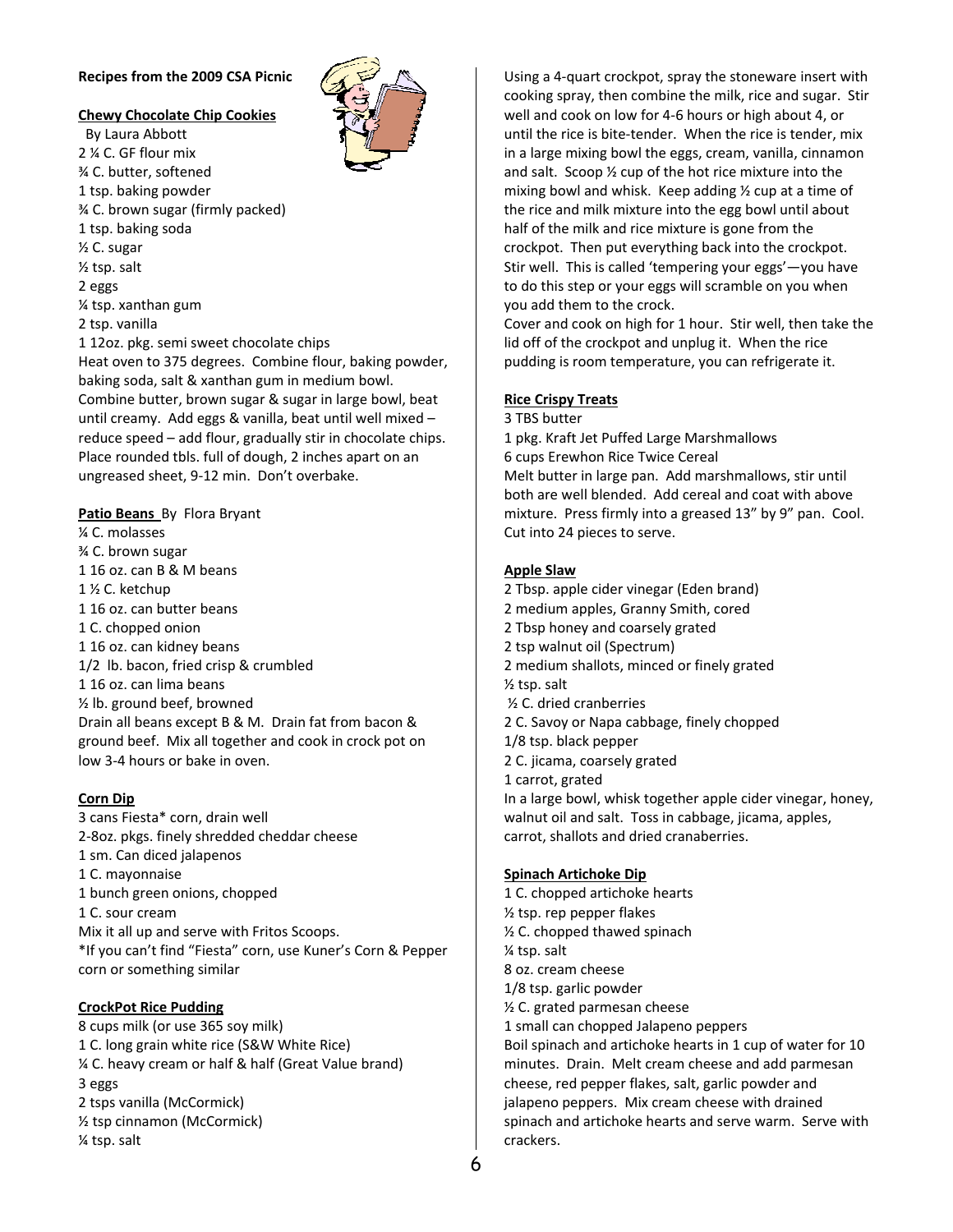#### **Chapter Board Members**

| Karen Cranford, President                                                                                                                                                                                                                                                                                                            | 303 979 8094                                 |
|--------------------------------------------------------------------------------------------------------------------------------------------------------------------------------------------------------------------------------------------------------------------------------------------------------------------------------------|----------------------------------------------|
| crankaren@aol.com                                                                                                                                                                                                                                                                                                                    |                                              |
|                                                                                                                                                                                                                                                                                                                                      |                                              |
| Carol Kendall, Co-VP Programs                                                                                                                                                                                                                                                                                                        | 303 470 3261                                 |
| bealsio@q.com                                                                                                                                                                                                                                                                                                                        |                                              |
| Abbie Keyes, Co-VP Programs                                                                                                                                                                                                                                                                                                          | 303 335 8857                                 |
| yourglutenfreechef@gmail.com                                                                                                                                                                                                                                                                                                         |                                              |
| Mike Brook, VP Membership                                                                                                                                                                                                                                                                                                            | 303 858 0822                                 |
| mikebrook@aol.com                                                                                                                                                                                                                                                                                                                    |                                              |
| Kathy Craig, Treasurer                                                                                                                                                                                                                                                                                                               | 303 480 9347                                 |
| kicraig@yahoo.com                                                                                                                                                                                                                                                                                                                    |                                              |
| Cheryl Lindberg, Secretary                                                                                                                                                                                                                                                                                                           |                                              |
| lindche@gmail.com                                                                                                                                                                                                                                                                                                                    |                                              |
| Margo Scharer, Newsletter                                                                                                                                                                                                                                                                                                            | 303 440 5565                                 |
| margo.scharer@yahoo.com                                                                                                                                                                                                                                                                                                              |                                              |
| Karin Parker, Electronic Communication &                                                                                                                                                                                                                                                                                             | 303 797 4808                                 |
| Cel-Kids                                                                                                                                                                                                                                                                                                                             |                                              |
| karinparker@juno.com                                                                                                                                                                                                                                                                                                                 |                                              |
| Jennifer Parker, Cel-Kids                                                                                                                                                                                                                                                                                                            | 303 933 5992                                 |
| jerparker@comcast.net                                                                                                                                                                                                                                                                                                                |                                              |
| Donna DeVisser, Database                                                                                                                                                                                                                                                                                                             | 303 973 4613                                 |
| sdevisser@msn.com                                                                                                                                                                                                                                                                                                                    |                                              |
|                                                                                                                                                                                                                                                                                                                                      | 303 933 1565                                 |
| jkvanlooz@comcast.net                                                                                                                                                                                                                                                                                                                |                                              |
|                                                                                                                                                                                                                                                                                                                                      | 303 794 7258                                 |
| donsmith6834@comcast.net                                                                                                                                                                                                                                                                                                             |                                              |
| Bonnie Atherton, Product List                                                                                                                                                                                                                                                                                                        | 303 756 8970                                 |
|                                                                                                                                                                                                                                                                                                                                      |                                              |
|                                                                                                                                                                                                                                                                                                                                      | 303 741 5408                                 |
|                                                                                                                                                                                                                                                                                                                                      |                                              |
|                                                                                                                                                                                                                                                                                                                                      | 720 560 3734                                 |
|                                                                                                                                                                                                                                                                                                                                      |                                              |
|                                                                                                                                                                                                                                                                                                                                      |                                              |
|                                                                                                                                                                                                                                                                                                                                      |                                              |
|                                                                                                                                                                                                                                                                                                                                      |                                              |
|                                                                                                                                                                                                                                                                                                                                      |                                              |
|                                                                                                                                                                                                                                                                                                                                      |                                              |
|                                                                                                                                                                                                                                                                                                                                      |                                              |
| Joan Van Loozenoord, Librarian<br>Don Smith, Mail Order Coordinator<br>rjath@earthlink.net<br>Carol Fenster, Media<br>carol@savorypalate.com<br>Diane Moyer, MS, RD, CDE<br>dhmoyer@juno.com<br>Gina Meagher, Past President<br>gmeagher@q.com<br>Dr. Robert Dahl, Medical Advisor<br>CEDAR Project, Iman Taki, CEDAR<br>Coordinator | 303 279 9382<br>303 463 3900<br>303 724 7544 |

#### **Gluten Freeing: Jules Shepard is on a mission.**



Times were different when Jules Shepard was diagnosed with celiac disease in 1999. With not nearly the variety of gluten‐free items to choose from, and little assistance in the way of support or information, Jules did what she has done her entire life. She

figured out ways to make the absolute most of the situation, without lowering her standards.

"I simply wouldn't sit still and eat what I was told were my only options for gluten free food," says this noted gluten‐ free author, baker and mother of two. "I ate a lot of popcorn and Peppermint Patties in those early days," she laughs. Fast forward several years, and Jules had painstakingly created a now patent‐pending blend of five flours and xanthan gum that nearly perfectly mimic the properties of white wheat flour. Fellow celiacs who tried and loved it, begged her to mix it for them…and the impetus for the flagship all‐purpose flour offered by her company, Jules Gluten Free, was born.

Her travel schedule this summer took her to the national Gluten Intolerance Group meeting in Seattle in June where she gave several talks and cooking demonstrations. Many of you may have sampled her delicious food at our own vendor fair the following week! Rumor has it that she may swing through the Denver area the first week of November for a cooking class or two! Stay tuned for details on that!

When she's not covered in flour, writing her newsletter or on the road teaching all things gluten free, Jules is also an author. Her first cookbook, Nearly Normal Cooking for Gluten Free Eating has done well since it was first published. Last December, she published a second book, a month‐by‐month reference for people making the transition to eating gluten free. Written from her perspective as a celiac patient, the book, entitled, The First Year: Celiac Disease and Living Gluten Free is applicable to anyone endeavoring to eat gluten free.

The gluten‐free community is what it is today because of the passion and involvement of people like Jules Shepard. You can learn more about her, sign up for her free newsletter and buy her remarkable flour on her website, JulesGlutenFree.com.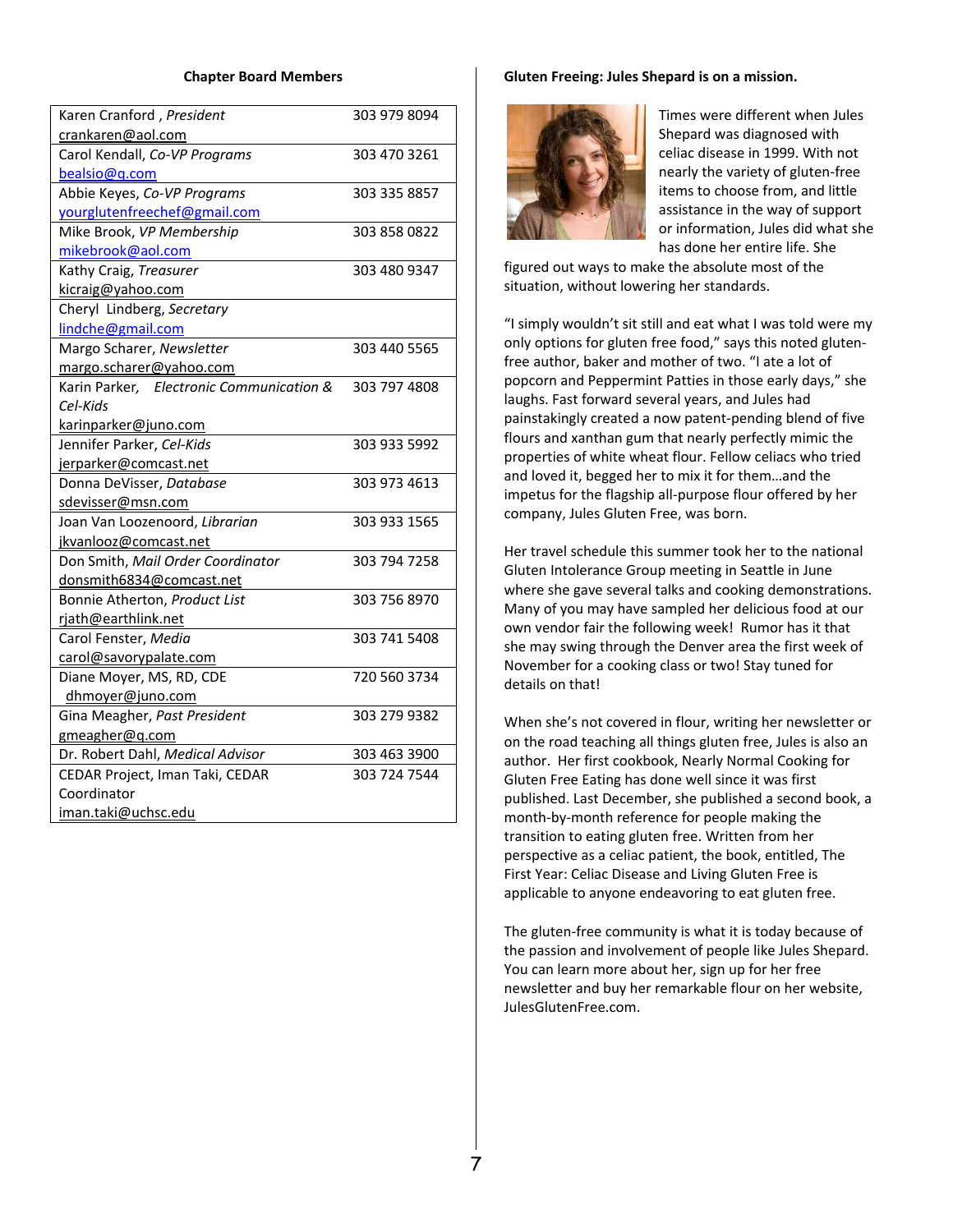# **Meet Your Neighborhood Celiac Resource Contact** *Updated Aug. 2008*

Below are the resource contacts in eleven neighborhood areas in Metro Denver, as well as resource contacts throughout Colorado. If you have questions or are not sure which area is your neighborhood, please contact Mike Brook, at 303‐858‐0822 or email mikebrook@aol.com.

As the neighborhood resource groups have progressed, some areas join together for activities. Flexibility is the keyword, as area needs and/or interests change. The objective in setting up these various areas has been to provide an additional way for celiacs to interact and support each other.

| Any member can attend any huddle/activity they want by calling the huddle's contact. Regardless, the Denver Metro Chapter #17 is |  |
|----------------------------------------------------------------------------------------------------------------------------------|--|
| the umbrella organization for all of our members wherever they live.                                                             |  |

| <b>Metro Denver Areas</b>                                    | Contact                      | Phone        | E-Mail                     |
|--------------------------------------------------------------|------------------------------|--------------|----------------------------|
| <b>DEN-C: Central Denver City/County</b>                     | Laura Determan               | 303-757-3982 | lddet@msn.com              |
|                                                              | Andrea Loughry               | 303-722-6284 | oppermanda@netzero.net     |
| DEN-N: Westminster, Commerce City, Brighton,                 | Darci Kunard                 | 720-214-3144 | kdarci@yahoo.com           |
| Northglenn, Thornton                                         |                              |              |                            |
|                                                              |                              |              |                            |
| DEN-S: Centennial & Grnwd Vlg. (W/I-25),                     | <b>Cathy Curtiss</b>         | 303-771-8029 | cmc1974@msn.com            |
| Englewood, zips: 80120,-21,-22,                              |                              |              |                            |
| DEN-W: Lakewood                                              | <b>Betty Morris</b>          | 303-238-5145 | wabe22204@comcast.net      |
|                                                              |                              |              |                            |
| E: Aurora, zips: 80231 & 80247                               | Maria Brotherston            |              |                            |
| NW: Arvada, WheatRidge, Zips: 80021&80212                    | Melissa McLean Jory          |              |                            |
| S: Highlands Ranch, Lone Tree, Castle Rock                   | <b>OPEN HUDDLE</b>           |              |                            |
|                                                              | <b>POSITION</b>              |              |                            |
| SE: Centennial & Greenwood Vlg. (E/I-25), SE                 | <b>OPEN HUDDLE</b>           |              |                            |
| Aurora, Parker, Elizabeth                                    | <b>POSITION</b>              |              |                            |
| SW: Littleton, Ken Caryl, Roxborough                         | Joan Van Loozenoord          | 303-933-1565 | jkvanlooz@comcast.net      |
|                                                              | Nancy Lindsey                | 303-973-1279 | n-lindsey@comcast.net      |
| W: Golden, Evergreen, Morrison                               | <b>Beverley Haney</b>        | 303-670-0063 | mrsbevins@q.com            |
|                                                              |                              |              |                            |
| <b>Other Colorado Area Contacts</b><br>Colorado Springs Area | Marie Pizzolatto             | 719-572-0548 | celiacfamily@yahoo.com     |
|                                                              | <b>Ginger Ludwig</b>         | 719-598-6748 | ginglud@aol.com            |
| Northern Colorado                                            |                              |              |                            |
| Ft. Collins                                                  | <b>Judy Bushnell</b>         | 970-493-9674 | jabms@frii.com             |
| Berthoud                                                     | <b>Bill Eyl</b>              | 303-772-3155 | billeyl@yahoo.com          |
| Loveland                                                     | Dave Shaw                    | 970-669-4233 | davshaw49@comcast.net      |
| Greeley                                                      | Mary Grauerholz              | 970-352-6122 | mcholz@aol.com             |
| <b>Western Colorado</b>                                      |                              |              |                            |
| <b>Grand Junction</b>                                        | Kathye Holland               | 970-255-0511 |                            |
| <b>Boulder County (CSA Chapter #138)</b>                     | www.Bouldercountyceliacs.com |              |                            |
| <b>Boulder</b>                                               | Barbara Sanford              | 303-499-7259 | barbarasanford@comcast.net |
| <b>Berthoud</b>                                              | <b>Bill Eyl</b>              | 303-772-3155 | billeyl@earthlink.net      |
| Longmont                                                     | Tiffany Jakubowski           | 303-834-8685 |                            |
| Lafayette, Louisville                                        | <b>Beth Macht</b>            | 303-665-7558 | elizabethwm@yahoo.com      |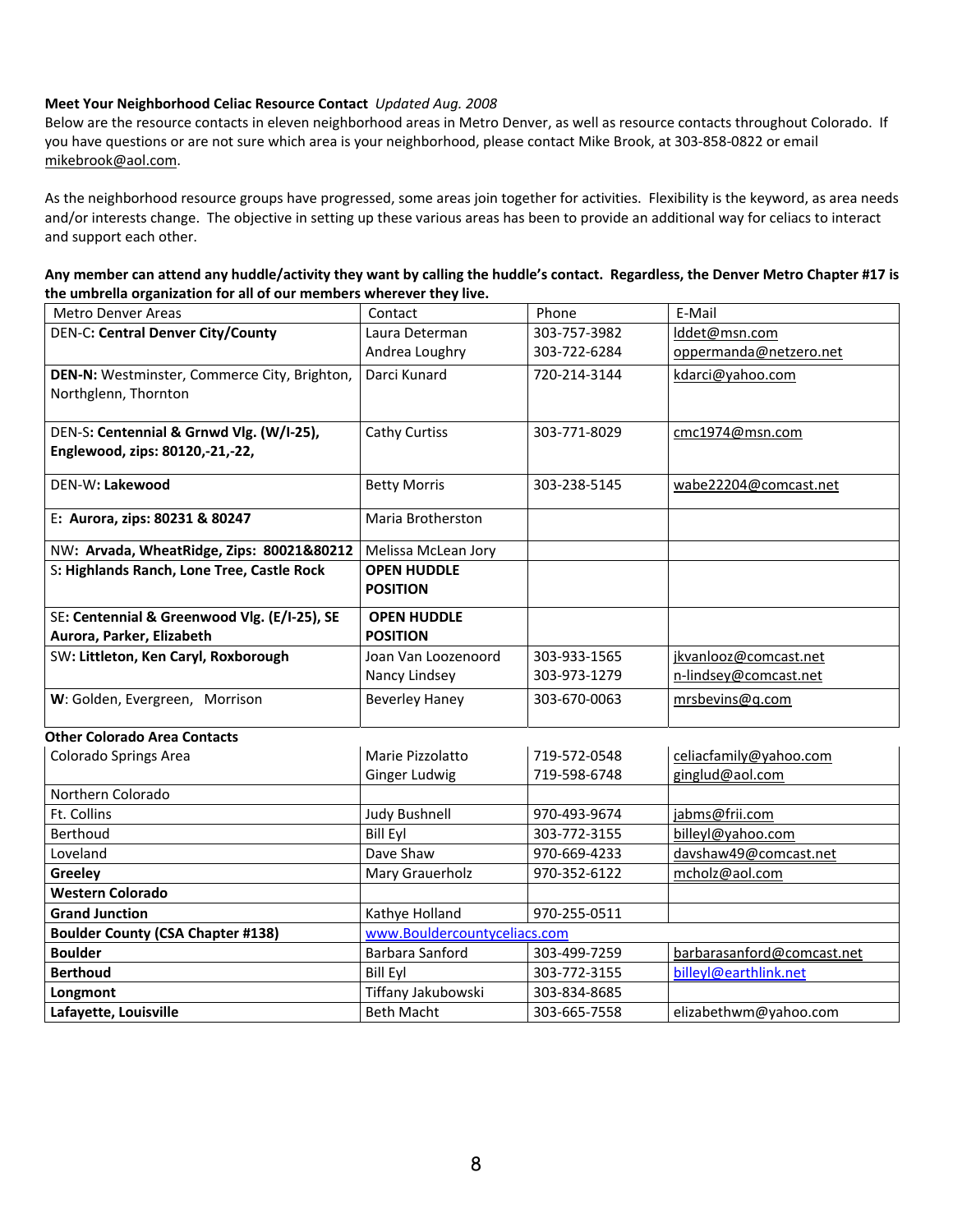# **MEMBERSHIP APPLICATION FORM**

|                                                                                                                    |             | <b>IVILIVIDENSHIP APPLICATION FONIVI</b>  |                              |             |
|--------------------------------------------------------------------------------------------------------------------|-------------|-------------------------------------------|------------------------------|-------------|
|                                                                                                                    |             | Denver Metro Chapter #17 of CSA/USA, Inc. |                              |             |
|                                                                                                                    |             | (a non-profit organization)               |                              |             |
| Your best local resource for celiac information, support and gluten-free socializing.                              |             |                                           |                              |             |
| Please join us.<br>Dues are \$15.00/year For more information, call Donna DeVisser at 303-973-4613                 |             |                                           |                              |             |
| Make check payable to "Denver Metro Chapter #17, CSA/USA"                                                          |             |                                           |                              |             |
| Mail check and form to: Donna DeVisser, 2675 Van Gordon Dr. Lakewood CO 80215-7001<br>NAME:                        |             |                                           | PHONE:                       |             |
| ADDRESS:                                                                                                           |             |                                           |                              |             |
| CITY, STATE, ZIP CODE:                                                                                             |             |                                           |                              |             |
| E-MAIL:                                                                                                            |             |                                           |                              |             |
|                                                                                                                    |             |                                           |                              |             |
| This is a renewal _____There is no change in my address/phone _____Interested in Volunteering                      |             |                                           |                              |             |
| Please list yourself and all members of your immediate family who have Celiac Disease                              |             |                                           |                              |             |
| <b>NAME</b>                                                                                                        | Circle one  | <b>NAME</b>                               |                              | Circle one  |
|                                                                                                                    | Child/Adult |                                           |                              | Child/Adult |
|                                                                                                                    | Child/Adult |                                           |                              | Child/Adult |
| Denver CSA keeps all information confidential and never shares or sells to any outside individual or organization! |             |                                           |                              |             |
| I authorize Denver CSA to share my contact information for official chapter business.                              |             |                                           |                              |             |
| Have you received a Celiac Disease Information Packet? ___________Yes __________                                   |             | No                                        | (please initial)<br>07/09 NL |             |
| For information on the national CSA/USA, call 1-877-272-4272 or go to www.csaceliacs.org                           |             |                                           |                              |             |
|                                                                                                                    |             |                                           |                              |             |
|                                                                                                                    |             |                                           |                              |             |
| <b>ORDER FORM</b>                                                                                                  |             |                                           |                              |             |
| Send to Don Smith, 6834 S Franklin Circle, Centennial CO 80122 303 794 7258                                        |             |                                           |                              |             |
| DENVER METRO CHAPTER CSA/USA                                                                                       |             |                                           |                              |             |
| 2009 GLUTEN-FREE PRODUCTS LIST (available July 2009)                                                               |             |                                           |                              |             |
|                                                                                                                    |             |                                           |                              |             |
| Quantity:                                                                                                          | X.          | \$10.00                                   | $=$                          | \$          |
|                                                                                                                    |             | (price includes postage)                  |                              | Total       |
| NAME:                                                                                                              |             |                                           | PHONE:                       |             |

ADDRESS:

CITY, STATE, ZIP CODE: